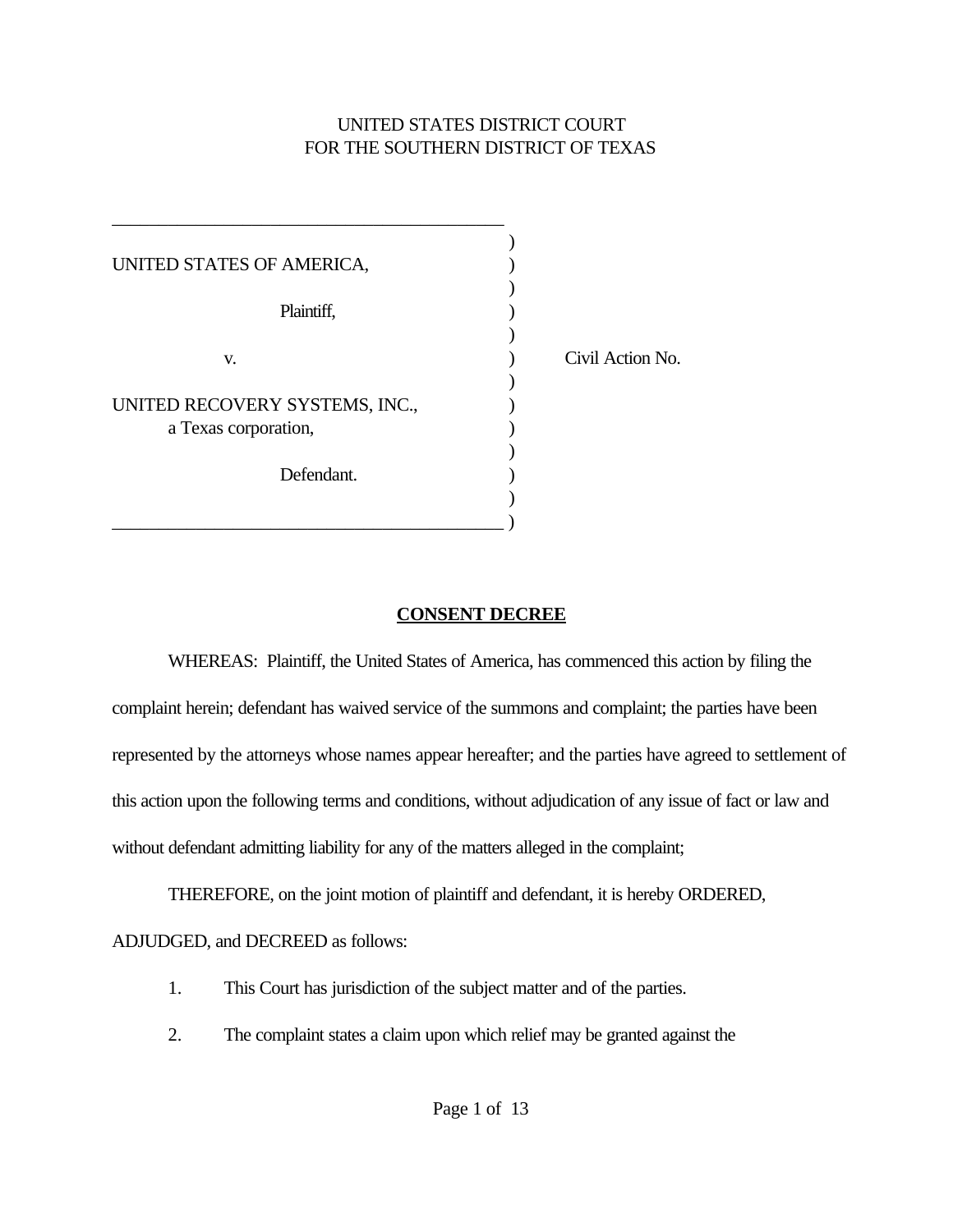defendant under Sections 5(m)(1)(A), 13(b), and 16(a) of the Federal Trade Commission Act, 15 U.S.C. §§ 45(m)(1)(A), 53(b), and 56(a), and Section 814 of the Fair Debt Collection Practices Act ("FDCP Act"), 15 U.S.C. § 1692*l*.

3. For purposes of this Consent Decree, the definitions set forth in the FDCP Act, 15 U.S.C. § 1692, shall apply.

#### **CIVIL PENALTY**

4. Defendant United Recovery Systems, Inc., its successors and assigns, shall pay to plaintiff a civil penalty, pursuant to Section 5(m)(1)(A) of the Federal Trade Commission Act, 15 U.S.C.  $§$  45(m)(1)(A), in the amount of \$240,000.

5. Defendant shall make the payment required by Paragraph 4 on or before the fifth day following entry of this Consent Decree by electronic fund transfer in accordance with the instructions to be provided by the Office of Consumer Litigation, Civil Division, U.S. Department of Justice, Washington, D.C. 20530 on or before the date of entry of this Consent Decree.

6. In the event of any default in payment, which default continues for ten (10) days beyond the due date of payment, the entire unpaid penalty, together with interest, as computed pursuant to 28 U.S.C. § 1961 from the date of default to the date of payment, shall immediately become due and payable.

### **INJUNCTION**

7. Defendant, its successors and assigns, and its officers, agents, servants, employees and representatives, and all persons in active concert or participation with any one or more of them who receive actual notice of this Consent Decree by personal service or otherwise, are hereby permanently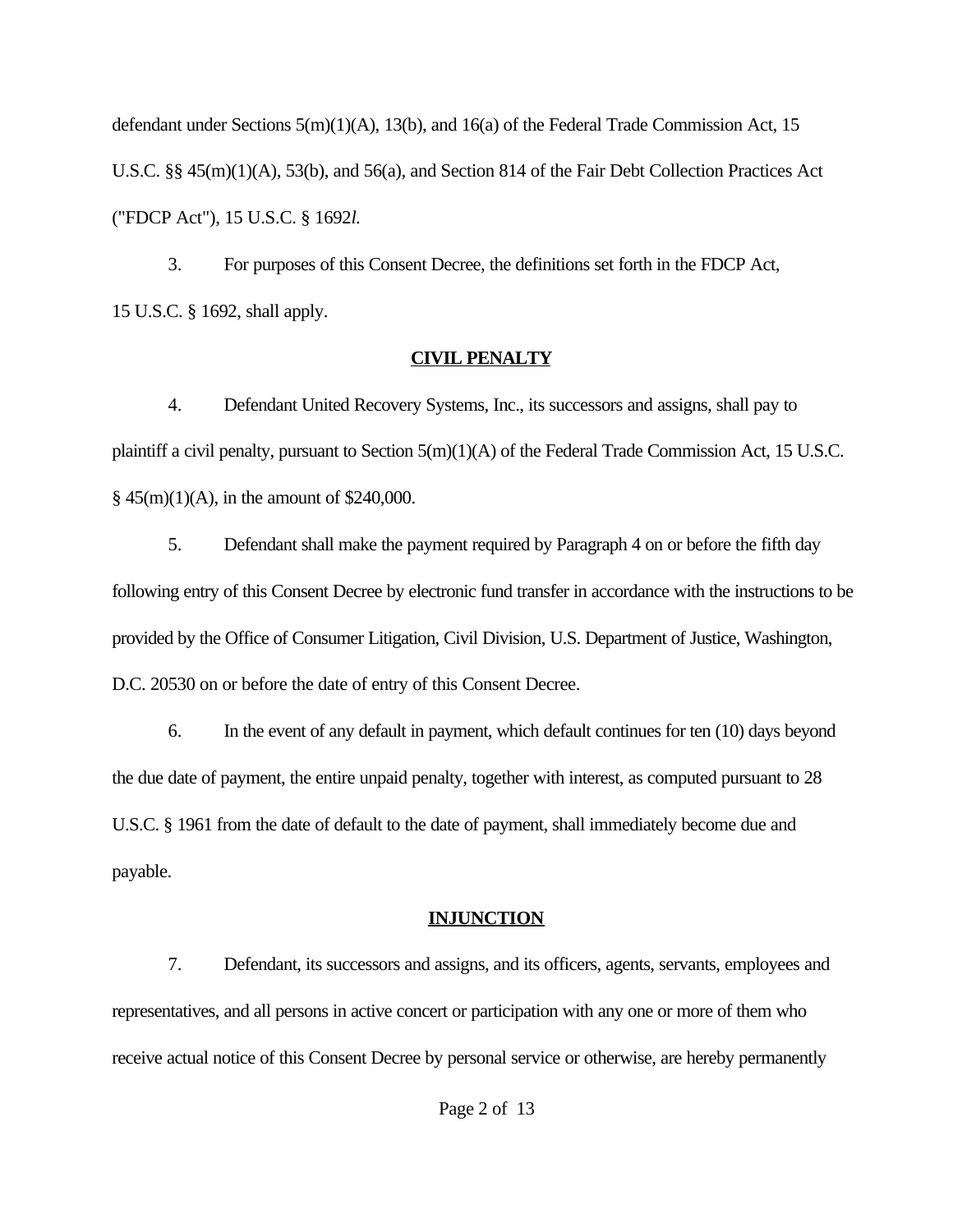enjoined, directly or through any corporation, subsidiary, division or other device, in connection with the collection of a "debt" from a "consumer," as a "debt collector," as those terms are defined in Sections 803(3), (5) and (6) of the FDCP Act, 15 U.S.C. § 1692a(3), (5), and (6) from:

- a. Communicating with a consumer at any unusual time or place or a time or place known or which should be known as inconvenient to the consumer, including the consumer's place of employment, in violation of Section 805(a)(1) of the FDCP Act, 15 U.S.C.  $§ 1692c(a)(1);$
- b. Except as provided in Section 804 of the FDCP Act, communicating with any person other than the consumer, the attorney of the consumer, a consumer reporting agency if otherwise permitted by law, the creditor, the attorney of the creditor, or the attorney of the debt collector, in connection with the collection of a debt, for any purpose other than to obtain location information about the consumer not previously known to defendant, unless defendant has the prior consent of the consumer given directly to defendant, or the express permission of a court of competent jurisdiction, or defendant can show that such communication is reasonably necessary to effectuate a post judgment judicial remedy, in violation of Section 805(b) of the FDCP Act, 15 U.S.C. § 1692c(b);
- c. Engaging in any conduct the natural consequence of which is to harass, oppress, or abuse any person, in violation of Section 806 of the FDCP Act, 15 U.S.C. § 1692d, including but not limited to: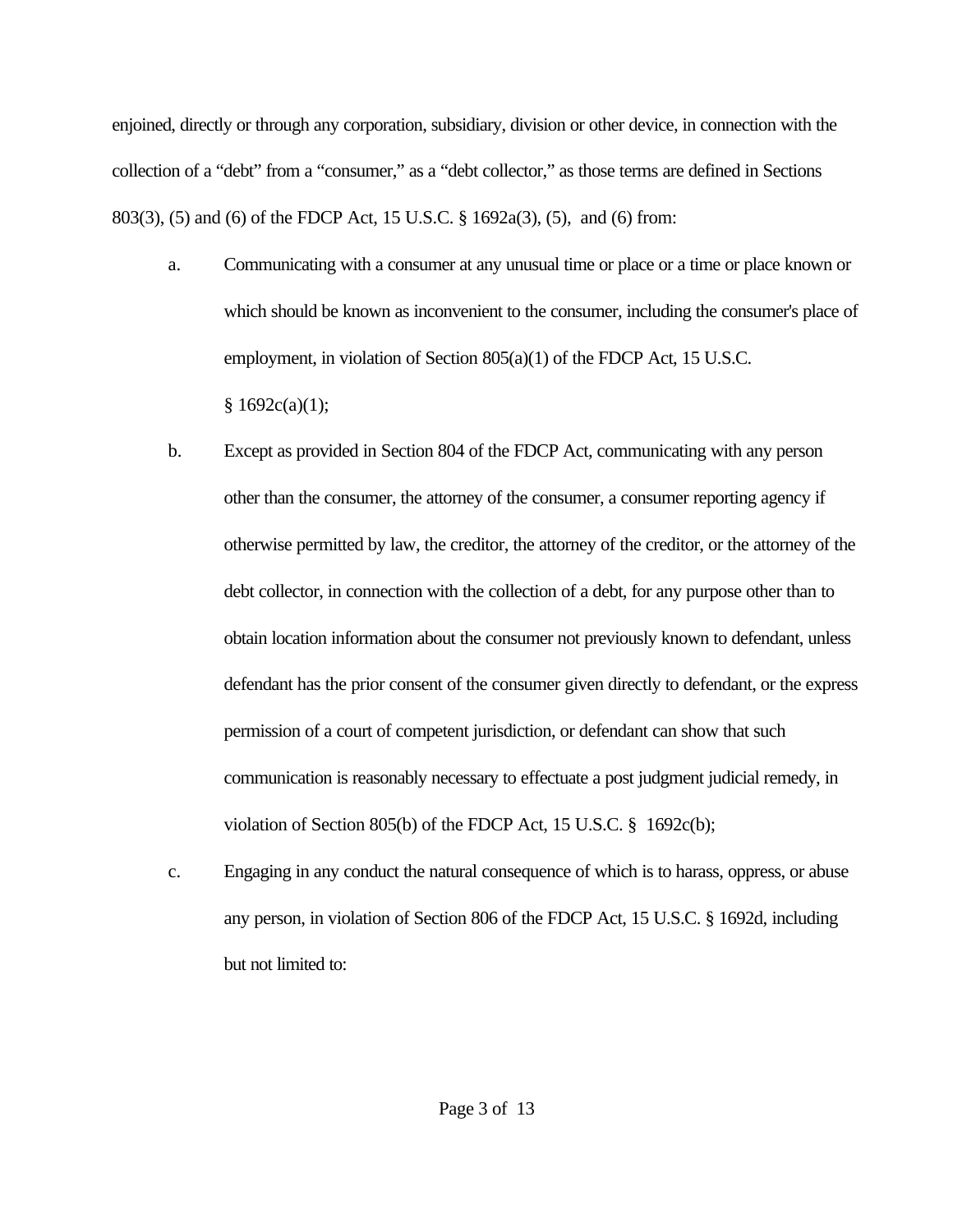- i. using obscene or profane language, or language the natural consequence of which is to abuse the hearer, in violation of Section 806(2) of the FDCP Act, 15 U.S.C.  $§$  1692d(2);
- ii. causing a telephone to ring, or engaging a person in telephone conversations, repeatedly or continuously, with intent to annoy, abuse, or harass, in violation of Section 806(5) of the FDCP Act, 15 U.S.C. § 1692d(5);
- d. Using any false, deceptive, or misleading representation or means in connection with the collection of any debt, in violation of Section 807 of the FDCP Act, 15 U.S.C. § 1692e, including but not limited to:
	- i. representing or implying that nonpayment of a debt will result in the arrest or imprisonment of any person or the seizure, garnishment, attachment, or sale of any property or wages of any person, unless, at the time of the representation, such action is lawful and defendant or the creditor intends to take such action, in violation of Section 807(4) of the FDCP Act, 15 U.S.C. § 1692e(4);
	- ii. representing or implying that any action will be taken, unless, at the time of the representation, such action is lawful and defendant or the creditor intends to take such action, or that any action may be taken when defendant cannot show that, at the time of the representation, there is a reasonable likelihood that such action will be taken, in violation of Section 807(5) of the FDCP Act, 15 U.S.C. § 1692e(5); and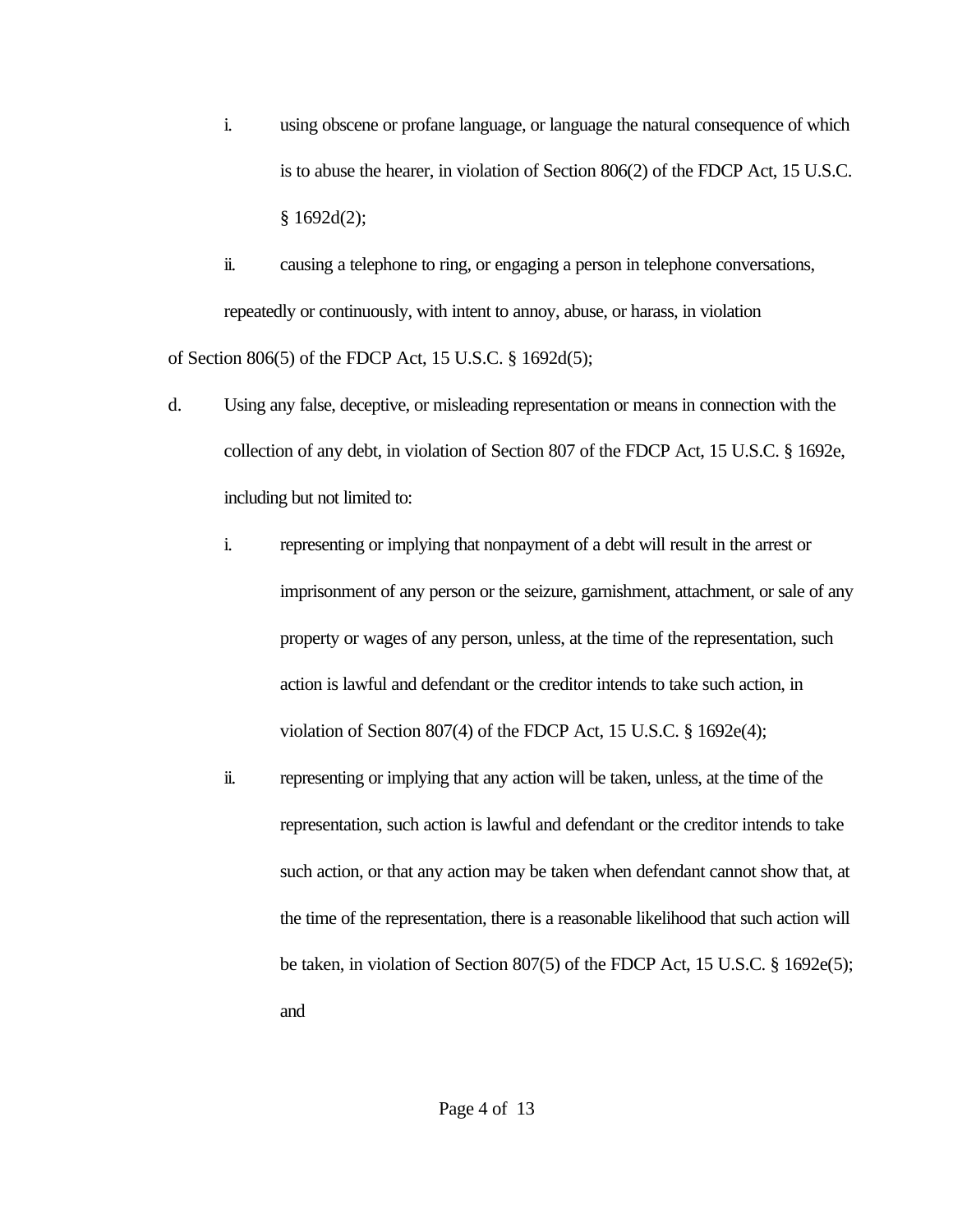e. Engaging in any other act or practice that would violate the FDCP Act, as amended, 15 U.S.C. § 1692.

# **NOTICE REQUIREMENTS**

8. With respect to every consumer debt received for collection, beginning sixty (60) days

after the date of entry of this Consent Decree, defendant and its successors and assigns shall, for a period of five (5) years, make the following disclosure clearly and conspicuously on each initial written collection communication that is sent to a consumer:

> This company must comply with a federal law that provides consumers with certain rights. One of these is the right to have us stop communicating with you about this debt. If you write to us and ask us to stop communicating with you about this debt, we will. But if you owe this debt, you will still owe it and the debt may still be collected from you. If you have a complaint about the way we are collecting this debt, you may write to our CONTACT CENTER, [current address] or call us toll-free at [current phone number] between 9:00 A.M. Central Time and 5:00 P.M. Central Time Monday - Friday.

Currently, the Contact Center address is 3100 South Gessner, Suite 400, Houston, TX 77063 and the toll-free number is 800-352-7469.

9. Defendant and its successors and assigns shall provide a copy of the following

 notice to all employees having responsibility with respect to the collection of debts, within thirty (30) days of the date of entry of this Consent Decree, and to each such employee hired during the four (4) years following that date, no later than the time the employee assumes responsibility with respect to the collection of debts, and shall secure from each such person a signed statement acknowledging receipt of a copy of the notice, which notice shall be maintained in the employee's personnel file, and made available upon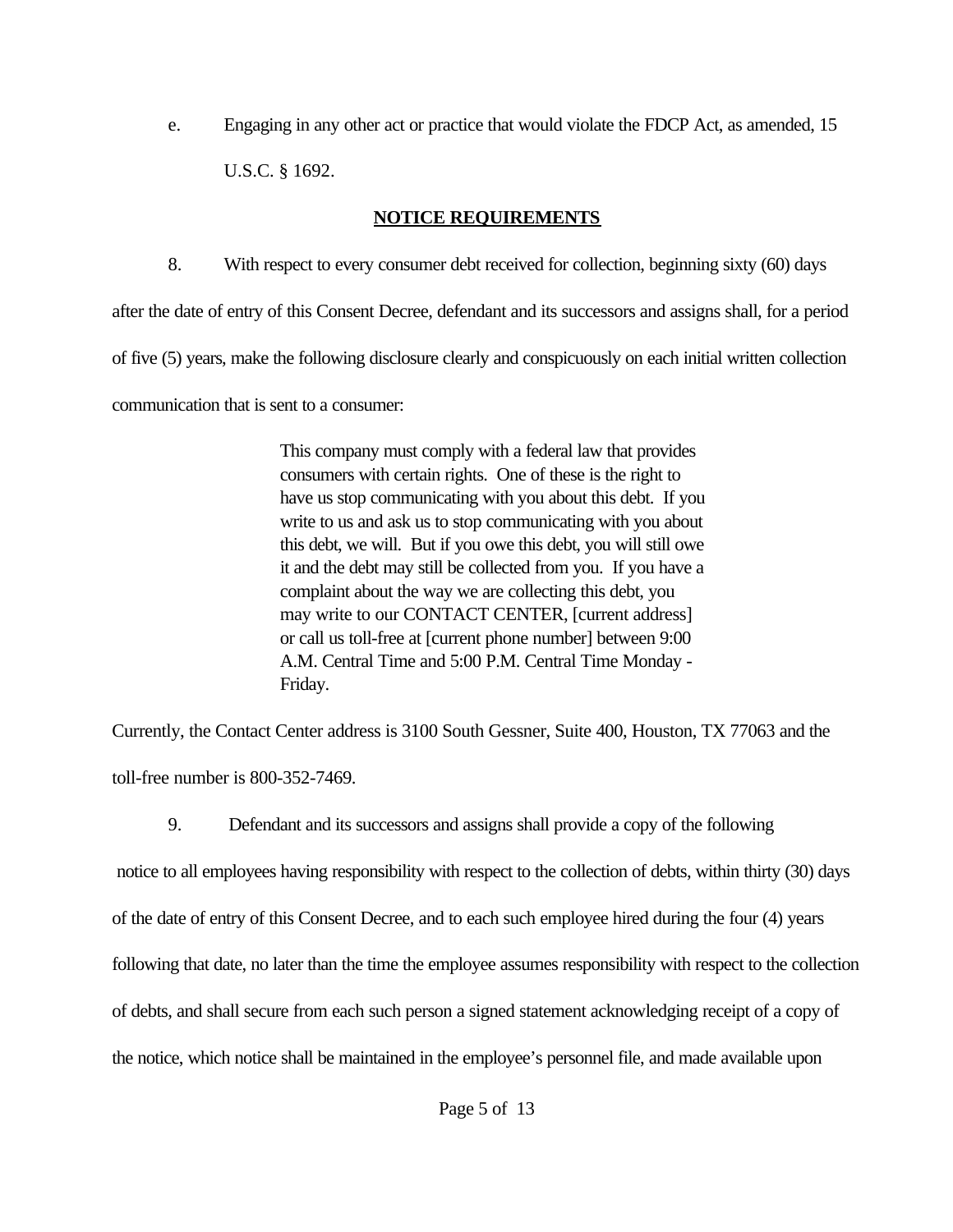request for inspection by the Federal Trade Commission pursuant to the provisions of Paragraph 16 of this

Consent Decree:

Debt collectors must comply with the federal Fair Debt Collection Practices Act, which limits our activities in trying to collect money from consumers. Most importantly, Section 805 of the Act says that you may not contact a consumer at work if you know or should know it is inconvenient for the consumer, and that you may not communicate with any person other than the consumer in connection with the collection of a debt, for any purpose other than to obtain location information about the consumer not previously known. In addition, Section 807 of the Act prohibits you from representing or implying that any action will be taken, unless, at the time of the representation, such action is lawful and there is a clear intent to take such action. Finally, you should know that individual debt collectors may be financially liable for their violations of the Act.

# **DISTRIBUTION OF CONSENT DECREE AND FDCP ACT BY DEFENDANT**

10. Defendant and its successors and assigns shall provide a copy of this Consent Decree and the FDCP Act to each of their officers, directors, employees and other persons having responsibility for creating or implementing debt collection policies and procedures, and shall secure from each such person a signed statement acknowledging receipt of a copy of this Consent Decree and the FDCP Act. Defendant shall comply with this provision, with respect to all persons within the scope of this Paragraph within thirty (30) days from the date of entry of this Consent Decree, and with respect to all new persons falling within the scope of this Paragraph during the four (4) years from the date of entry of this Consent Decree, within thirty (30) days after such persons assume their responsibilities. Within thirty (30) days of first complying with this Paragraph, defendant shall file an affidavit with the Court and serve the Federal Trade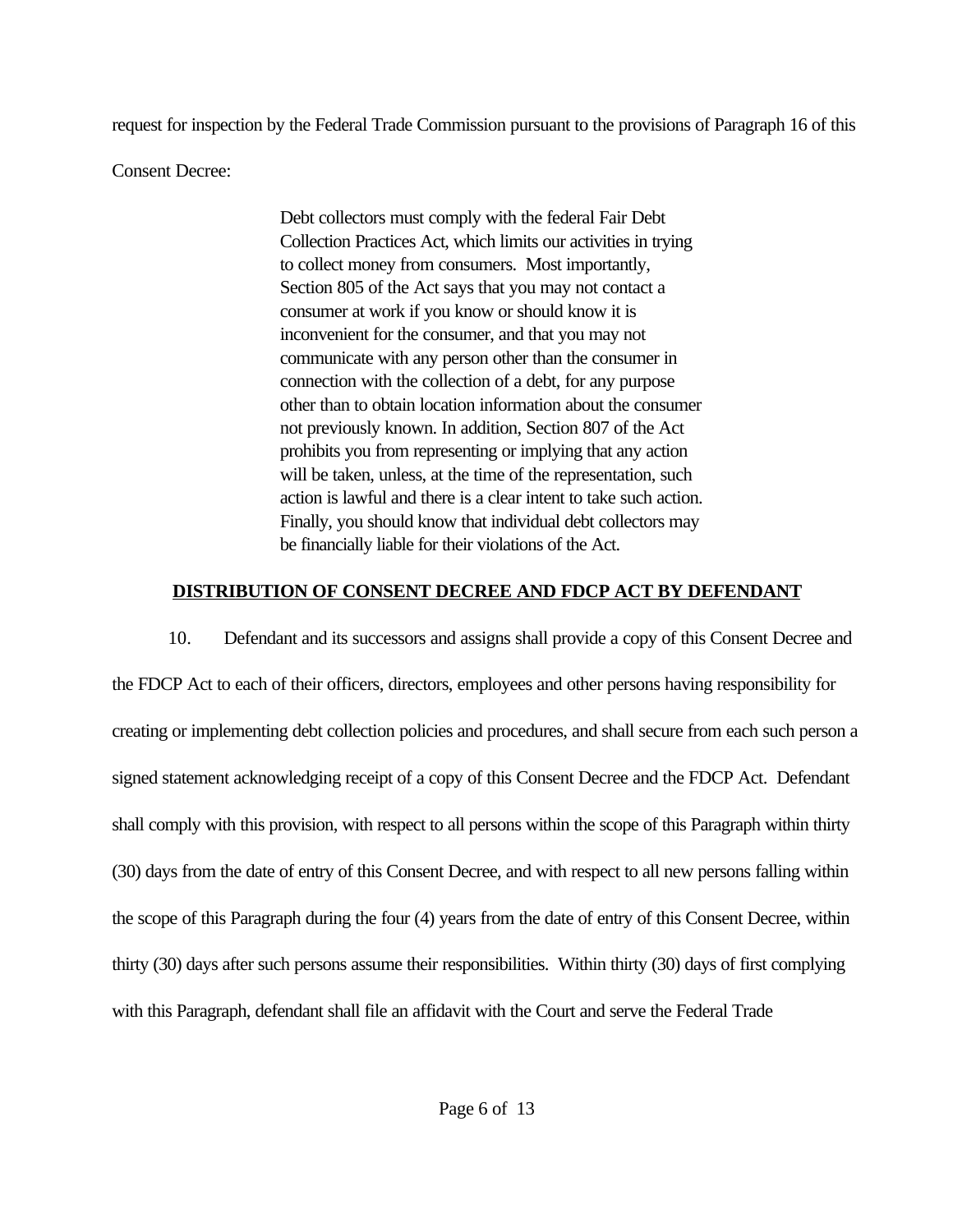Commission, by mailing a copy thereof, to the Regional Director, Southwest Region, 1999 Bryan Street, Suite 2150, Dallas, Texas, 75201, setting forth the fact and manner of their compliance.

## **MONITORING COMPLIANCE OF PERSONNEL**

11. The term "Complaint," as used in Paragraphs 12, 13, and 14 of this Consent Decree shall mean any representation, by or on behalf of a consumer, that the defendant has engaged in an act or practice that, if engaged in, would constitute a violation of the Fair Debt Collection Practices Act; *provided*, however, that the provisions of Paragraphs 12, 13, and 14 shall apply only to Complaints provided to the defendant (a) on behalf of a consumer by any governmental agency or official or a Better Business Bureau or similar organization, (b) by a consumer or a consumer's attorney at either the address or the telephone number identified in the notice contained in Paragraph 8 hereof, or (c) otherwise received by defendant in writing.

12. For a period of four (4) years from the date of entry of this Consent Decree, for the purpose of monitoring compliance with this Consent Decree, defendant and its successors and assigns, in connection with any consumer debt collection business, shall:

- a. Take the following steps with respect to employees having responsibility for the collection of debts or Complaint handling for the purpose of ensuring compliance with Paragraph 7 of this Consent Decree:
	- i. Listen regularly to a selection of communications with consumers made by various persons engaged in debt collection or Complaint handling functions;
	- ii. Establish and follow a procedure for receiving and responding to Complaints; and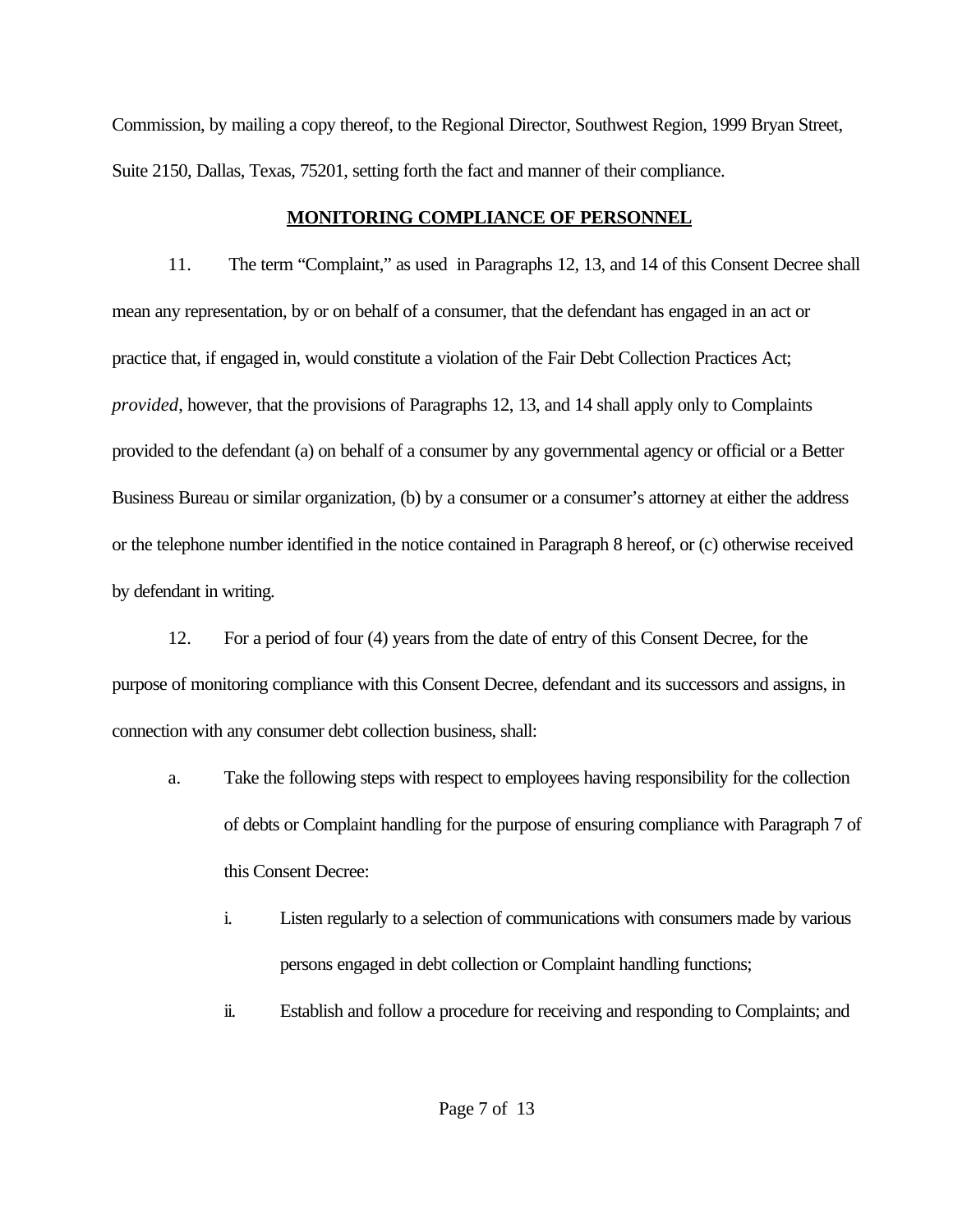- iii. Ascertain, when a Complaint is made, the number and nature of Complaints received within the previous three (3) years regarding any collector or collection manager involved in the complained-about transaction or communications;
- b. Promptly investigate any Complaint received by defendant and its successors and assigns;
- c. Take corrective action where defendant determines that any officer, manager, or other employee is not complying with this Consent Decree, which may include training, warning, disciplining, and/or terminating such employee; and
- d. Promptly document in writing the results of each Complaint investigation and any corrective action taken.

# **RECORD KEEPING PROVISIONS**

13. Defendant and its successors and assigns shall maintain with respect to Complaints for a period of four (4) years the following information:

- a. The consumer's name, address, and telephone number;
- b. The creditor's name;
- c. Each Complaint letter or other form of written communication received;
- d. The nature of the Complaint, as reflected in any logs or notes, including a description of the conduct alleged;
- e. The name and position of each employee whose conduct is the subject of the Complaint;
- f. The disposition of the Complaint, including records of all contacts with the consumer, whether the Complaint was resolved and any other records that relate to the disposition of the matter; and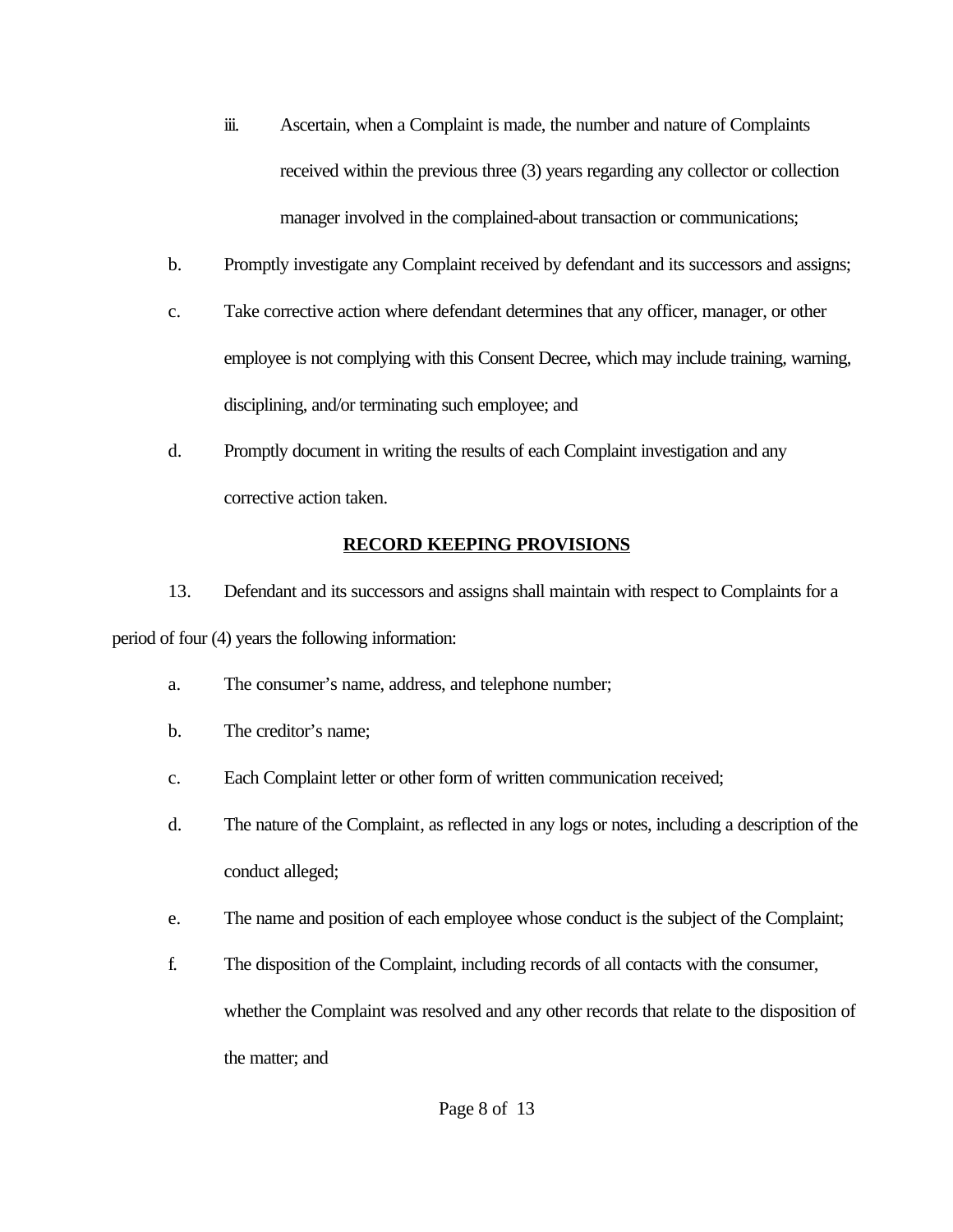g. Any action taken to correct alleged conduct that violates the FDCP Act.

14. Defendant and its successors and assigns shall provide written notice of the disposition of his or her Complaint to each consumer who makes an oral or written Complaint at the address or via the toll-free telephone number required to be disclosed pursuant to Paragraph 8 of this Consent Decree. Such notice shall conform in substance with the form attached hereto as

Appendix A.

# **COMPLIANCE REPORTING BY DEFENDANT**

15. Defendant and its successors and assigns shall, within thirty (30) days of the date of the entry of this Consent Decree, and once each year thereafter for three (3) years within thirty (30) days of the anniversary of that date, file with the Federal Trade Commission a written report setting forth in detail the manner and form of its compliance with this Consent Decree.

16. For a period of four (4) years from the date of entry of this Consent Decree, defendant and its successors and assigns shall maintain and make available to the Federal Trade Commission, within thirty (30) days of receipt of a written request, business records demonstrating compliance with the terms and provisions of this Consent Decree.

17. For purposes of this Consent Decree, defendant shall, unless otherwise directed by the Commission's authorized representatives, mail all written reports, notifications, and other correspondence to the Commission to:

> Regional Director Southwest Region 1999 Bryan Street, Suite 2150 Dallas, Texas, 75201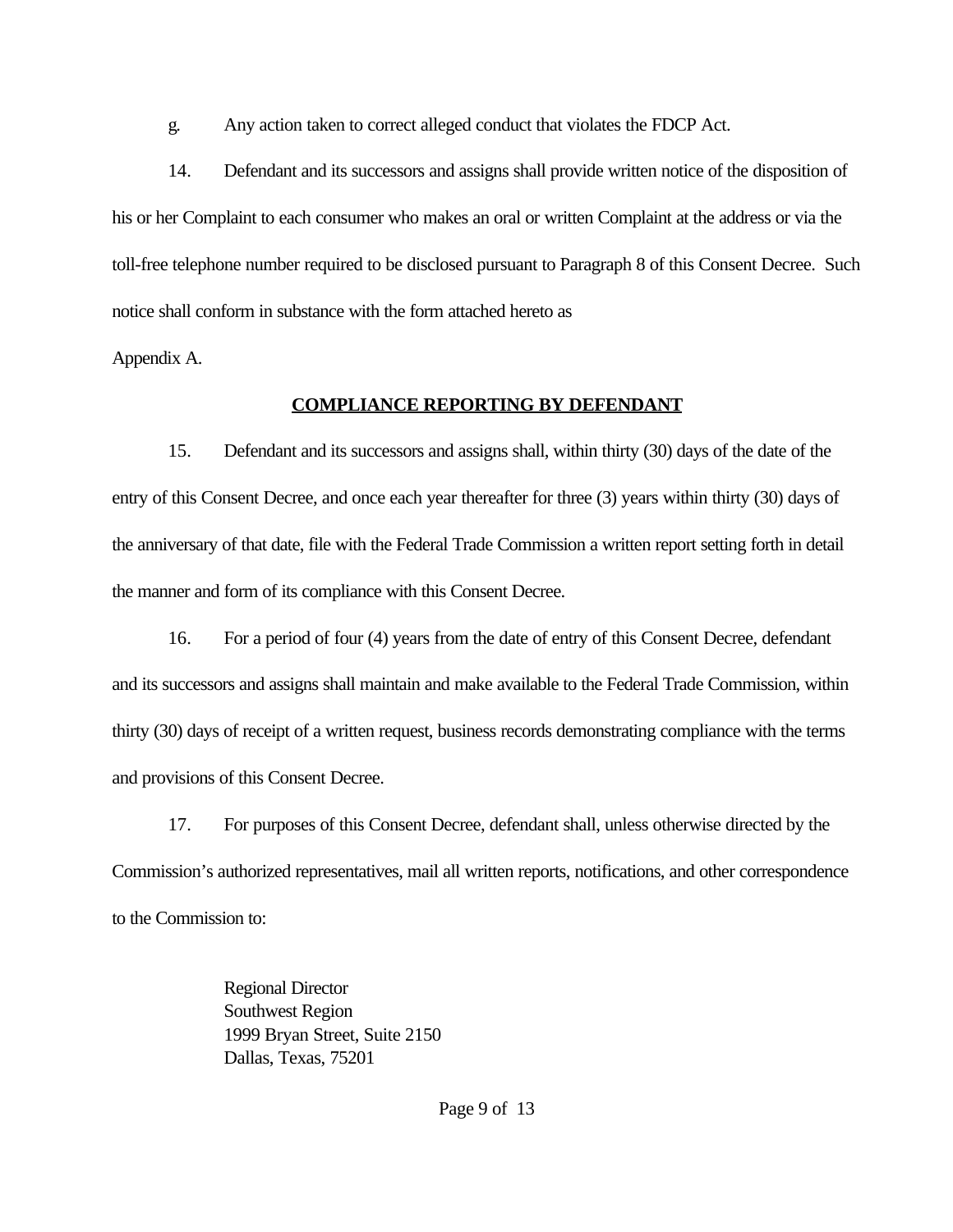### Re: United States of America v. United Recovery Systems, Inc.

18. For purposes of compliance reporting, if current counsel no longer represents defendant, plaintiff is authorized to communicate directly with defendant through its officers or directors.

19. For a period of four (4) years from the date of entry of this Consent Decree, defendant and its successors and assigns shall notify the Federal Trade Commission in writing at least thirty (30) days prior to any change in the structure of defendant, including, but not limited to, merger, incorporation, dissolution, assignment of all or substantially all of the assets of the business, sale which results in the emergence of a successor corporation, the creation or dissolution of a subsidiary or parent, or any other change which may affect defendant's obligations under this Consent Decree.

### **FURNISHING OF TAXPAYER IDENTIFICATION NUMBER**

20. Defendant is hereby required, in accordance with 31 U.S.C. § 7701, to furnish to the Federal Trade Commission its taxpayer identifying number (employer identification number), which shall be used for purposes of collecting and reporting on any delinquent amount arising out of such person's relationship with the government.

# **CONTINUING JURISDICTION**

21. This Court shall retain jurisdiction of this matter for the purposes of enabling either of the parties to this Consent Decree to apply to the Court at any time for such further orders or directives as may be necessary or appropriate for the interpretation or modification of this Consent Decree, for the enforcement of compliance therewith, or for the punishment of violations thereof.

**SO ORDERED,** this \_\_\_\_\_ day of \_\_\_\_\_\_\_\_, 2002.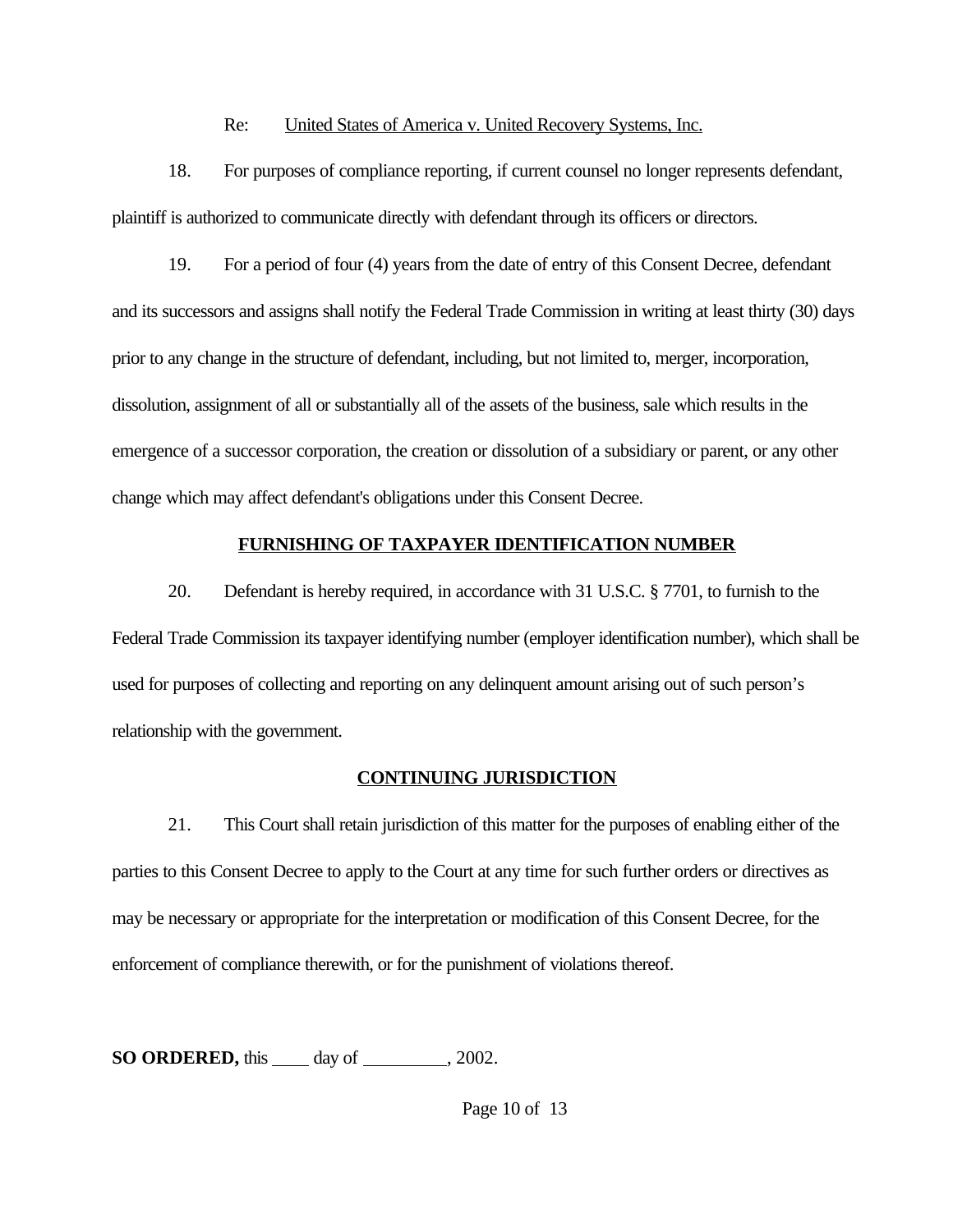UNITED STATES DISTRICT JUDGE

 $\overline{a}$ 

The parties, by their respective counsel, hereby consent to the terms and conditions of the Consent Decree as set forth above and consent to the entry thereof. Defendant waives any rights that may arise under the Equal Access to Justice Act, 28 U.S.C. § 2412, amended by Pub. L. 104-121, 110 Stat. 847, 863-64 (1996).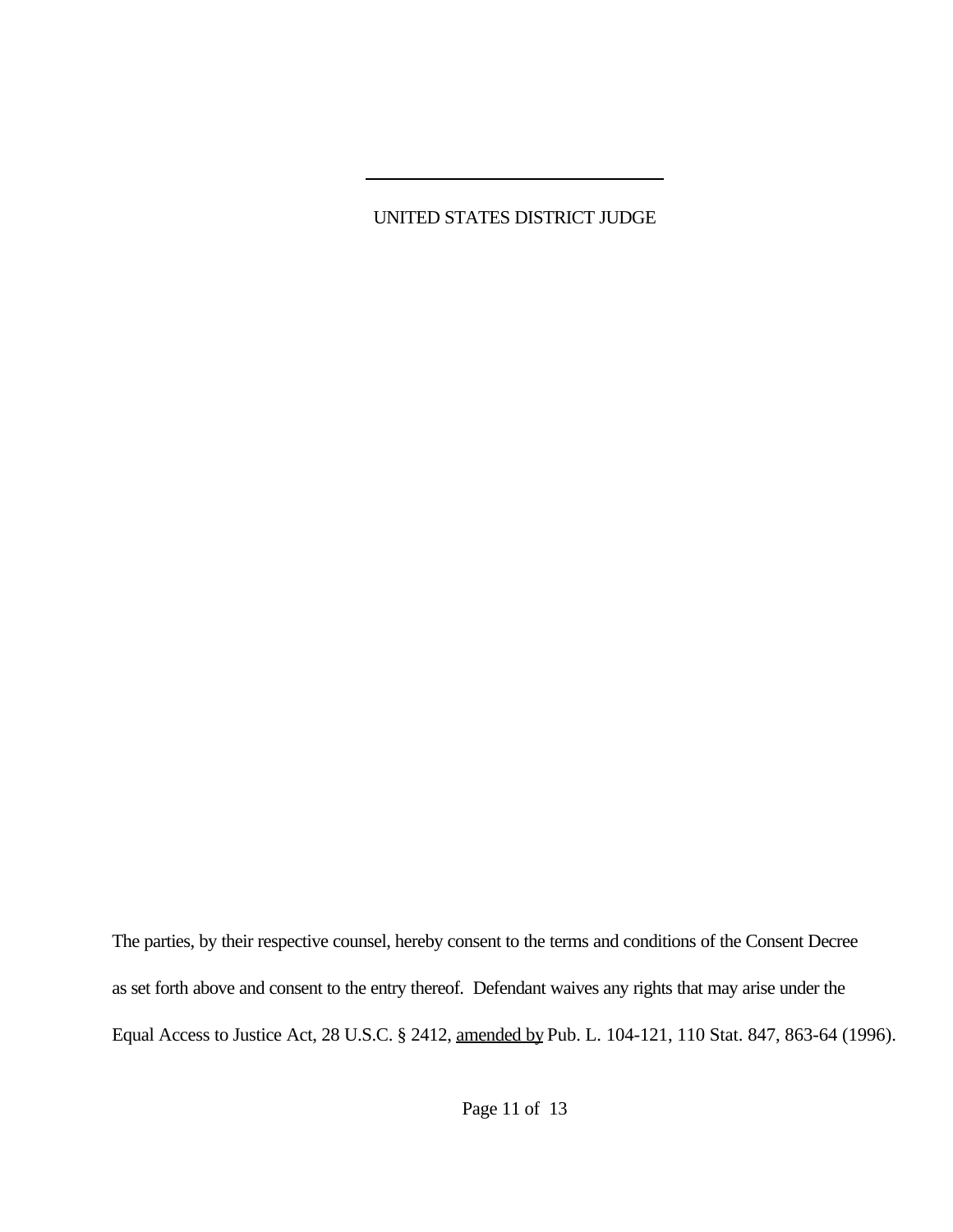### **STIPULATED AND AGREED TO:**

### **FOR THE UNITED STATES OF AMERICA:**

Assistant Attorney General Civil Division U.S. Department of Justice

United States Attorney

By: \_\_\_\_\_\_\_\_\_\_\_\_\_\_\_\_\_\_\_\_\_\_\_\_\_\_\_\_\_\_\_\_\_\_\_\_

Assistant United States Attorney

EUGENE THIROLF **Director** Office of Consumer Litigation

By: \_\_\_\_\_\_\_\_\_\_\_\_\_\_\_\_\_\_\_\_\_\_\_\_\_\_\_\_\_\_\_\_\_\_\_\_

Attorney Office of Consumer Litigation Civil Division U.S. Department of Justice Washington, D.C. 20530 (202) 307-0486

### **FOR THE FEDERAL TRADE COMMISSION:**

BRADLEY ELBEIN, Regional Director

 $\overline{\phantom{a}}$  , where  $\overline{\phantom{a}}$  , where  $\overline{\phantom{a}}$  ,  $\overline{\phantom{a}}$  ,  $\overline{\phantom{a}}$  ,  $\overline{\phantom{a}}$  ,  $\overline{\phantom{a}}$  ,  $\overline{\phantom{a}}$  ,  $\overline{\phantom{a}}$  ,  $\overline{\phantom{a}}$  ,  $\overline{\phantom{a}}$  ,  $\overline{\phantom{a}}$  ,  $\overline{\phantom{a}}$  ,  $\overline{\phantom{a}}$  ,  $\overline{\phantom{a}}$  ,

Page 12 of 13